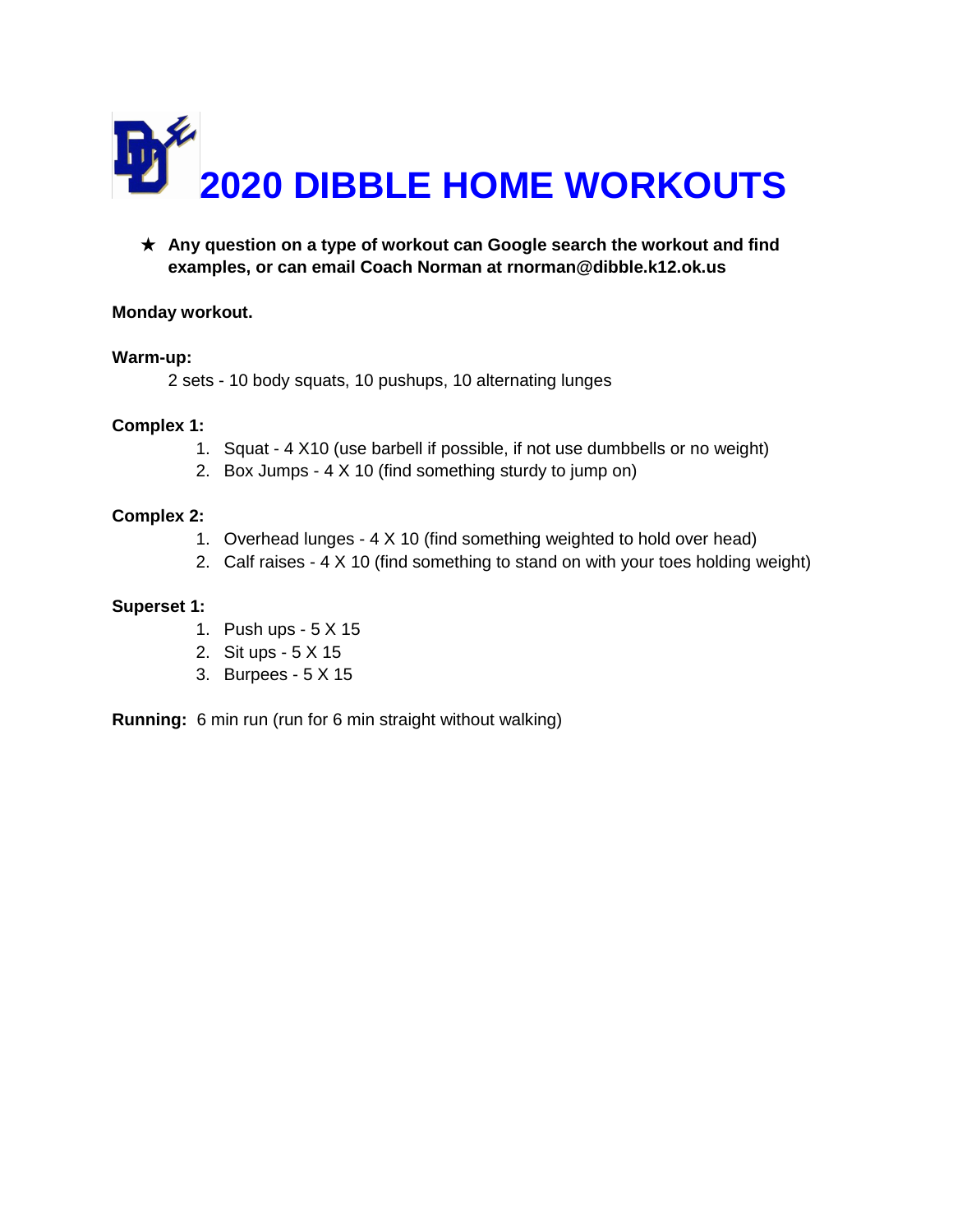

# **Tuesday workout.**

### **Warm-up:**

10 arm circles forward, 10 arm circles backwards, 10 push ups, 10 burpees

# **Workout: 3 Rounds of the following exercises**

- **1st round 10 reps**
- **2nd round 8 reps**
- **3rd round 6 reps**
- 1. Regular push ups
- 2. Standing military (straight bar, DBs, or anything you can hold above your head)
- 3. Tri Extensions (DB, or anything you can hold with 2 hands)
- 4. Decline push ups
- 5. Dips (use chair or bench)
- 6. Incline push ups (use chair or bench)
- 7. Upright rows (use anything you can hold with 2 hands)
- 8. Push ups one hand elevated ( alternate reps with each hand on something)
- 9. Skull Crushers ( use anything you can hold with 2 hands)
- 10. Curls ( DBs or anything weighted you can hold with 1 hand)
- 11. Weighted arm circles forward and backwards
- 12. 1 min plank

# **Running:**

10 X 100yard sprint ( equal to about 1 city block)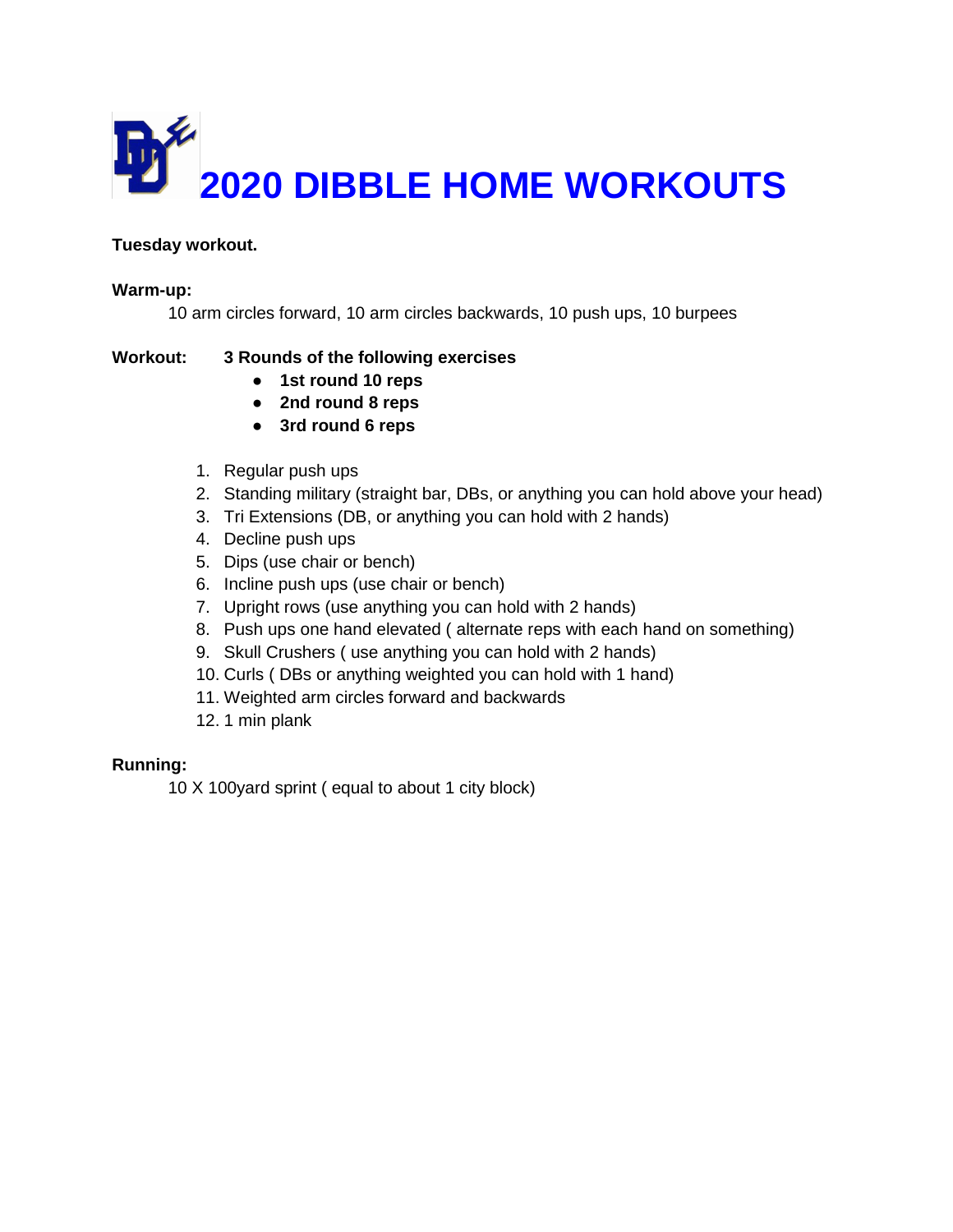

### **Wednesday workout**

### **Warm up:**

● 2 rounds - 10 body squats, 10 right leg swings forward, 10 left leg swings forward, 10 right leg swings across body, 10 left leg swings across body, 10 push ups

# **Workout: 2 Rounds of the following 10 exercises**

- **1st round 10 reps**
- **2nd round 10 reps**
- 1. Pull ups
- 2. Rocket Jumps
- 3. Burpees
- 4. Box Jumps
- 5. Overhead Squats ( find something to hold over your head)
- 6. Alternating Lunges
- 7. Deadlift (bar, DBs, or something you can pick up)
- 8. Standing long jump
- 9. Burpees
- 10. 1 min Wall sit

# **Running:**

6 min run (run for 6 min straight without walking)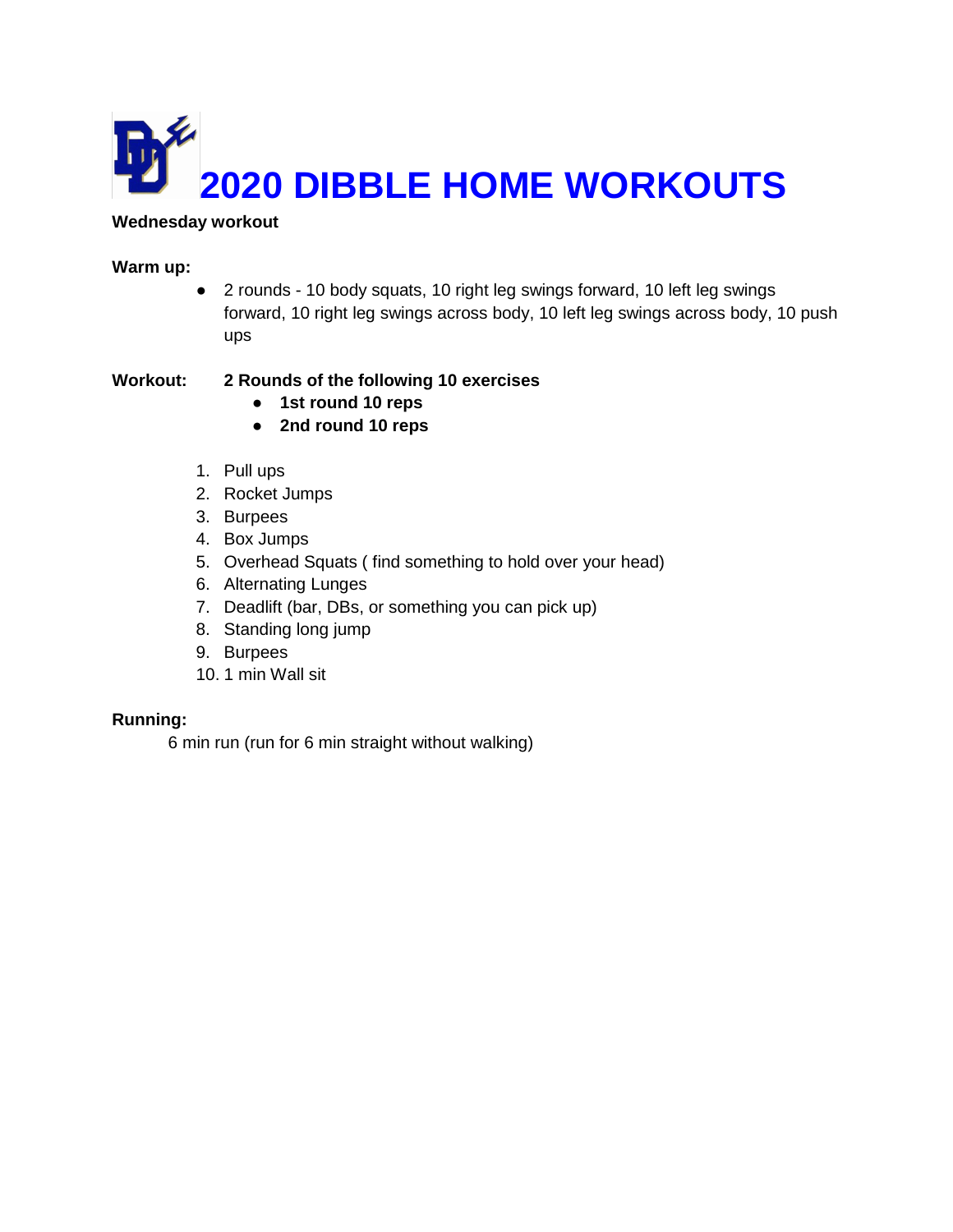

**Thursday workout** 

### **Warm up: 2 rounds**

10 Burpees, 10 arm circles forward, 10 arm circles backwards, 25 jumping jacks

- ★ **This workout is 2 rounds of push up variations and pull up variations followed by sprints.**
- ★ **You will do complex #1-6 then do 6 sprints, followed by complex #1-6 then 6 sprints.**
- ★ **For each round pick a number of push ups to do then 75% of that for pull ups (20 push ups - 15 pull ups)**
- ★ **Try to get those reps for each complex, modify if you have to.**

# **Complex 1:**

- 1. Regular push ups
- 2. Pull ups

### **Complex 2:**

- 1. Narrow push up
- 2. Chin up

#### **Complex 3:**

- 1. Wide grip push up
- 2. Narrow grip pull up

# **Complex 4:**

- 1. Decline push up
- 2. Bent over row (find something you can hold with 2 hands)

#### **Complex 5:**

- 1. Regular push ups
- 2. Upright rows (find something you can hold with 2 hands)

# **Complex 6:**

- 1. Clap push ups
- 2. Lawnmowers
- ★ **After you complete all complexes run 6 40 yard sprints then go through complexes again.**